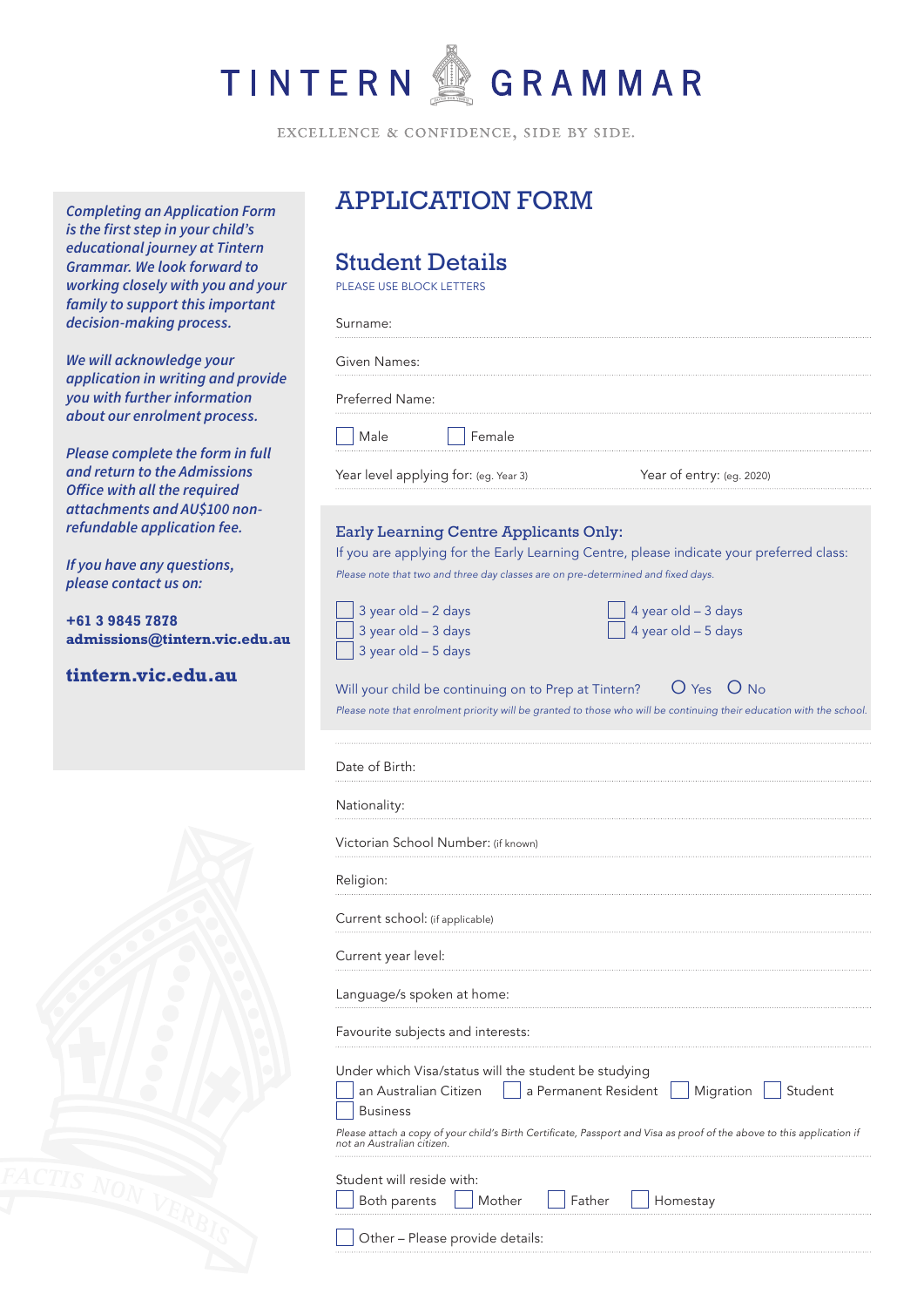| Are both parents Australian Citizens?                                                                                                                                      | Wh           |
|----------------------------------------------------------------------------------------------------------------------------------------------------------------------------|--------------|
| Parent $1 \mid \frac{1}{2}$ Yes<br>$\overline{\phantom{a}}$ No<br>Parent 2<br><b>No</b><br>Yes<br>If No, please attach a copy of relevant Visa and Passport documentation. | atT<br>Plea  |
| Is there a Court Order or Parent Plan in relation to this student? $\ \cdot\ $<br>Yes<br>No<br>If Yes, please attach a copy.                                               | mos<br>least |
| Please list all schools the student has previously attended and approximate attendance dates:                                                                              |              |
|                                                                                                                                                                            |              |
| <b>Medical Needs</b>                                                                                                                                                       |              |
| Please list any medical needs your child might have: (eg. Asthma, Anaphylaxis, etc):                                                                                       |              |
|                                                                                                                                                                            |              |
|                                                                                                                                                                            |              |
| <b>Learning Needs</b>                                                                                                                                                      |              |
| Are you aware of any special learning needs your child might have?                                                                                                         |              |
| <b>No</b>                                                                                                                                                                  |              |
| Yes                                                                                                                                                                        |              |
| If Yes, please provide details:                                                                                                                                            |              |

Specialist reports available: (eg. Speech pathologist, Educational psychologist, WISC, etc)

| $\Box$ Yes $\Box$ No |                               |
|----------------------|-------------------------------|
|                      | If Yes, please attach a copy. |

Please note in order to complete the enrolment process you need to provide all relevant documentation and specialist reports that are not more than two years old to the school. Failure to provide this will delay the enrolment process.

(eg. English as a second language integration, support program required in literacy or numeracy extension programs)

Tintern requires parents to provide details of all learning and behavioural needs during the application process as this assists us in ensuring that an appropriate program can be offered. Full and frank disclosure is required or the enrolment may be compromised.

I give permission for staff from Tintern to contact my current school for the purposes of completing the enrolment process:

 $Yes$  No

*Please note that by ticking No, Tintern may require further information to complete the enrolment process.* 

Tintern Connections Current family connections with Tintern (e.g. brother, sister, parent, cousins or relatives who have attended Tintern)

| Name:                                                               | Name:                                                                      |  |
|---------------------------------------------------------------------|----------------------------------------------------------------------------|--|
| Current Student<br><b>Previous Student</b><br><b>Future Student</b> | <b>Current Student</b><br><b>Previous Student</b><br><b>Future Student</b> |  |
| House: (if known)                                                   | House: (if known)                                                          |  |

#### y have you chosen to apply intern Grammar?

se rank from 1 being the t important, to 5 being the important.

| Family connection               |
|---------------------------------|
| <b>Resources and Facilities</b> |
| Location                        |
| Recommendation of Friend        |
| <b>School Model</b>             |
| <b>Class Size</b>               |
| <b>IB</b>                       |
| Academic Excellence             |
| Farm                            |
| Nurturing Environment           |
| Focus on Individual Needs       |
| <b>Sporting Programs</b>        |
| Visual/Performing Arts Programs |
| Music Programs                  |
| Other:                          |
|                                 |

#### How did you hear about Tintern Grammar?

| Attended Information Morning/ |
|-------------------------------|
| Open Day                      |
| Prospectus                    |
| Website                       |
| Newspaper Advertisement       |
| Online                        |
| Radio                         |
| Billboard                     |
| Other:                        |
|                               |
|                               |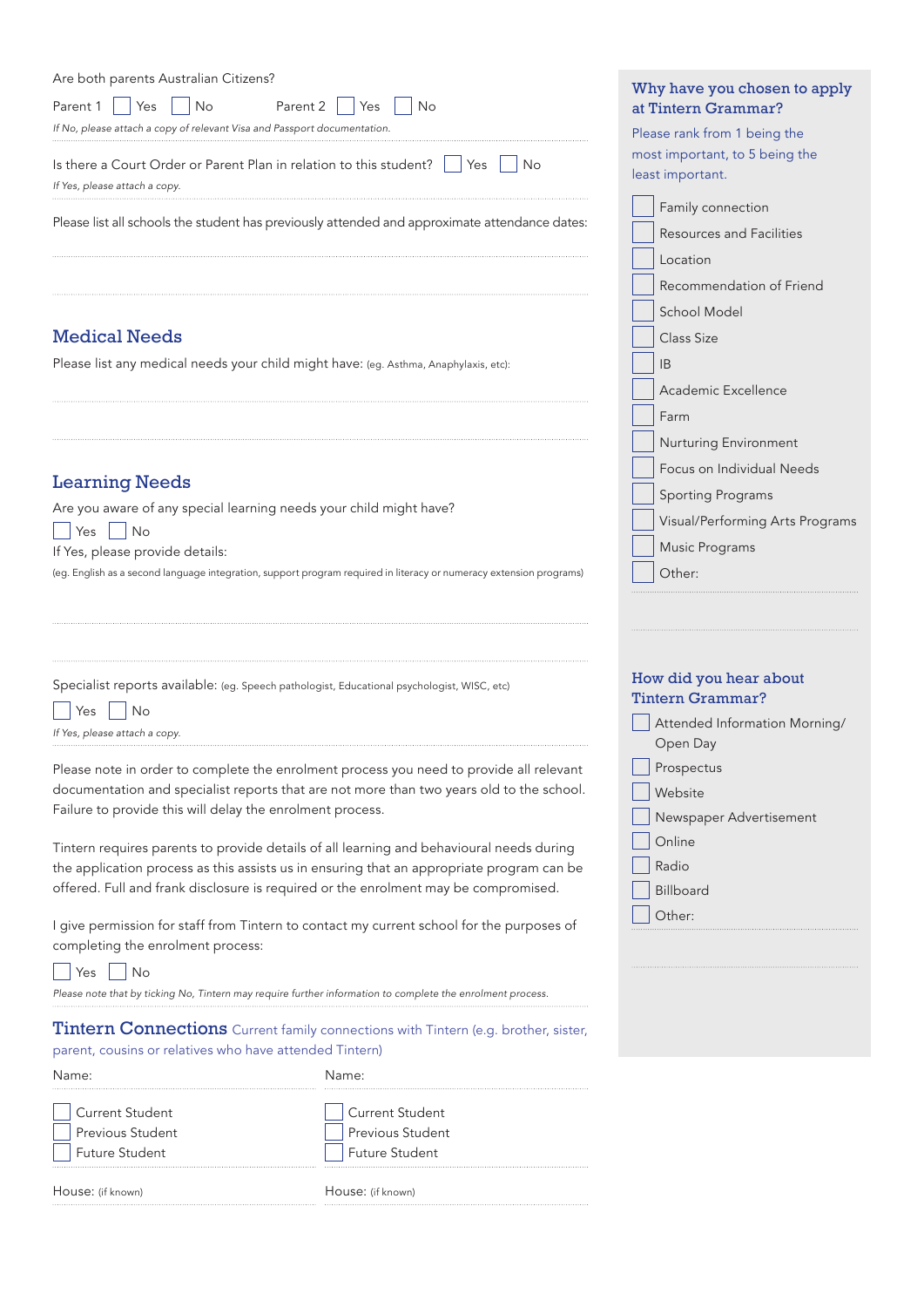## Other Family Connections Parents, cousins or other relatives who have attended Tintern

| Full Name:             | Full Name:             |
|------------------------|------------------------|
| Maiden Name:           | Maiden Name:           |
| Relationship:          | Relationship:          |
| Final year at Tintern: | Final year at Tintern: |

## Parent/Guardian Details

| Parent 1 Dr / Mr / Mrs / Miss / Ms / Rev                                                                |                           | Parent 2 Dr / Mr / Mrs / Miss / Ms / Rev  |           |
|---------------------------------------------------------------------------------------------------------|---------------------------|-------------------------------------------|-----------|
| Surname:                                                                                                |                           | Surname:                                  |           |
| Given Names:                                                                                            |                           | Given Names:                              |           |
| Home Address:                                                                                           |                           | Home Address:                             |           |
|                                                                                                         | Postcode:                 |                                           | Postcode: |
| Postal Address:                                                                                         |                           | Postal Address:                           |           |
|                                                                                                         | Postcode:                 |                                           | Postcode: |
| Home Phone: (                                                                                           |                           | Home Phone: (<br>$\overline{\phantom{a}}$ |           |
| Mobile:                                                                                                 |                           | Mobile:                                   |           |
| Work Phone: (                                                                                           |                           | Work Phone: (                             |           |
| Email:                                                                                                  |                           | Email:                                    |           |
| Occupation:                                                                                             |                           | Occupation:                               |           |
| Employer:                                                                                               |                           | Employer:                                 |           |
| Relationship to student:                                                                                |                           | Relationship to student:                  |           |
| If parents/legal guardians live at separate addresses, please tick where correspondence should be sent: |                           |                                           |           |
| Parent 1 / Legal Guardian                                                                               | Parent 2 / Legal Guardian | Both                                      |           |

## Agent Details (for International students only)

If an applicant is being introduced by an approved agent please completed the following:

| Name of agency    | Work () ()              |
|-------------------|-------------------------|
| Contact name      | Mobile                  |
| Address           | Fax()()                 |
| Postcode Country  | Fmail                   |
| Telephone numbers | Official Stamp of Agent |